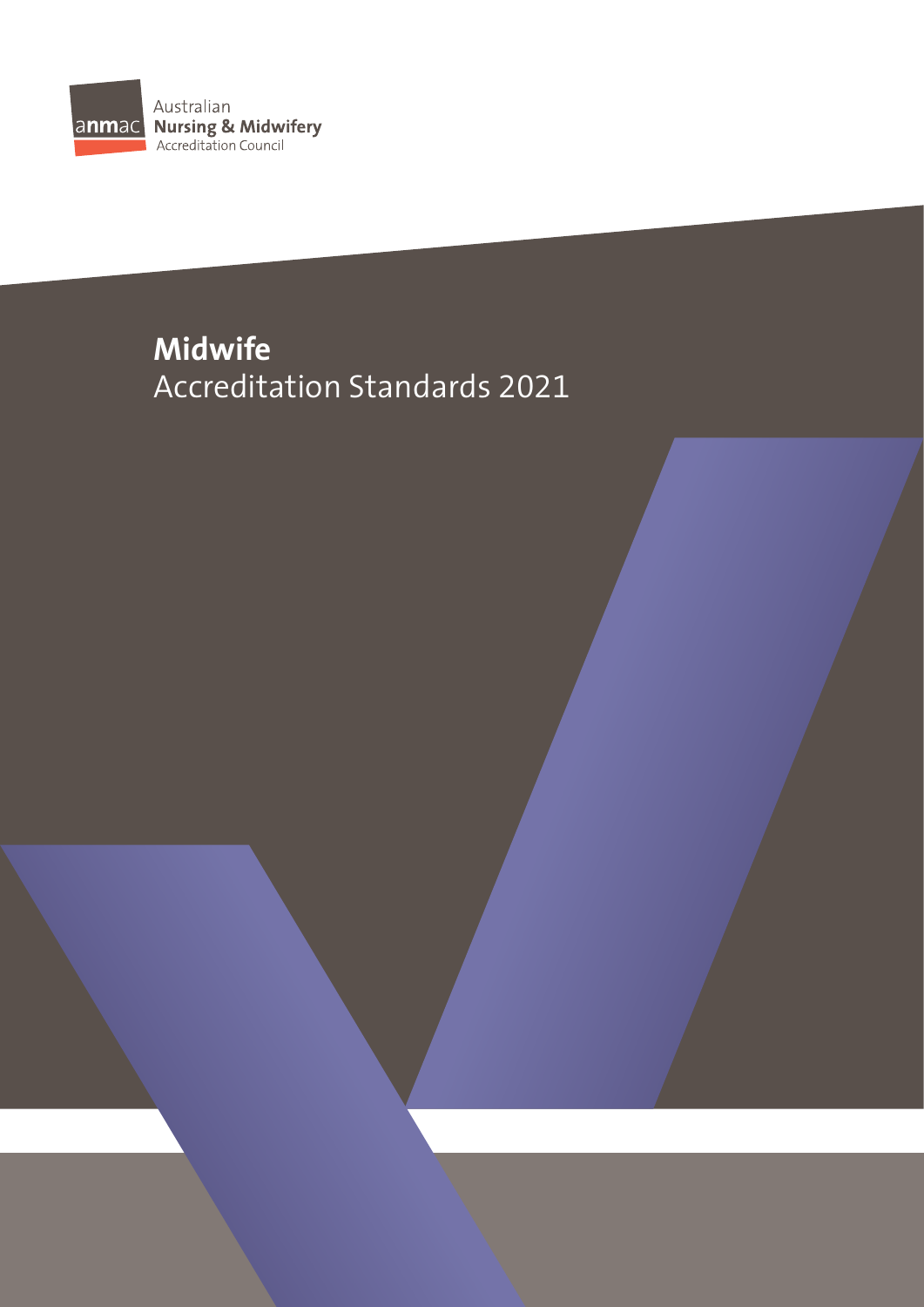## © ANMAC 2021

This work is copyright. You may download, display, print and reproduce this material in unaltered form only (retaining this notice) for your personal, non-commercial use or use within your organisation. Apart from any use as permitted under the Copyright Act 1968, all other rights are reserved. Requests and inquiries concerning reproduction and rights should be addressed to Copyright, ANMAC, GPO Box 400, Canberra ACT 2601

## ISBN: 978-0-6487395-1-7

Published by the Australian Nursing and Midwifery Accreditation Council (ANMAC), Canberra, 2021.

This document is online at **www.anmac.org.au/search/publication**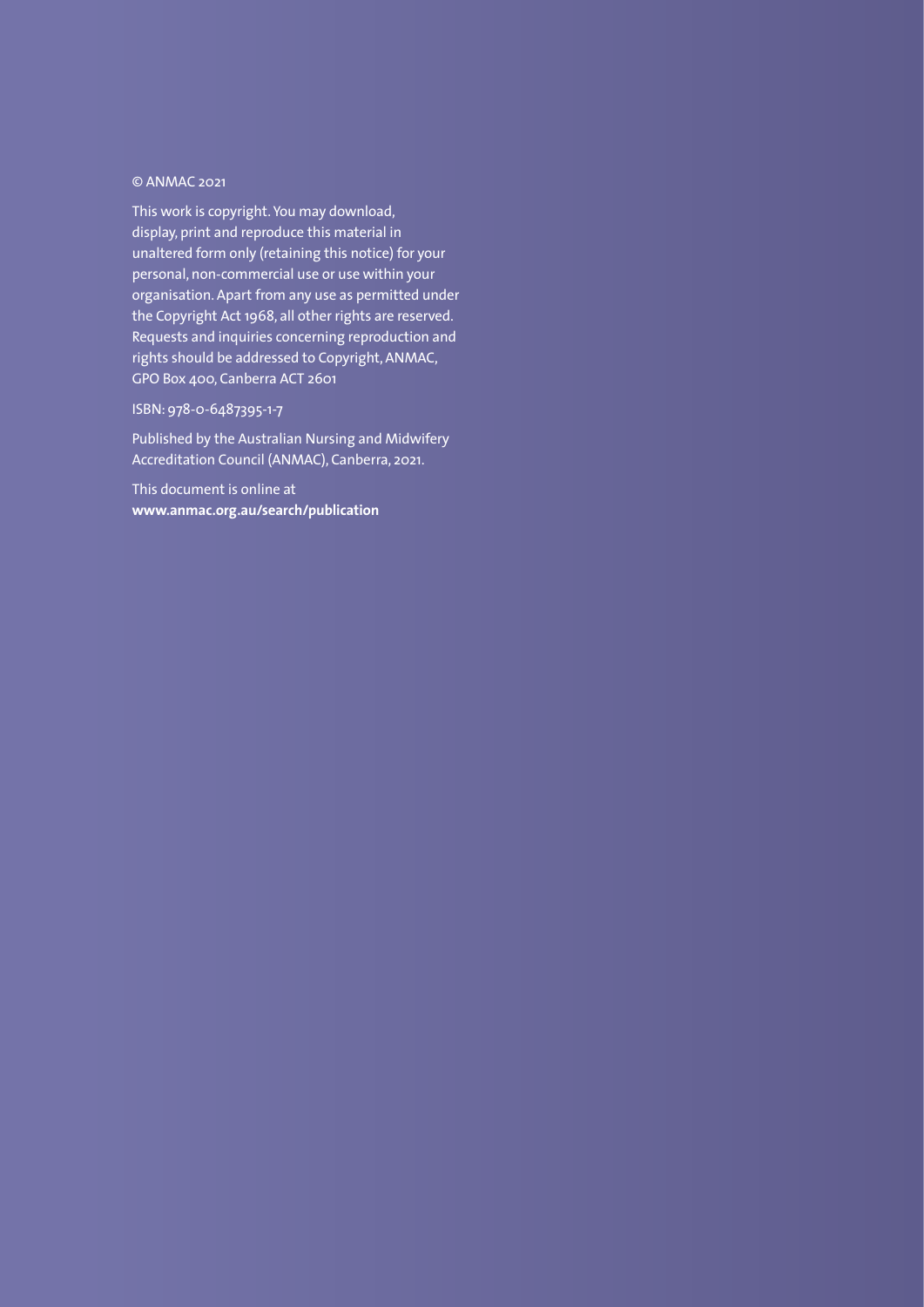# **Contents**

| <b>Acknowledgements</b>            |                                               | $\overline{2}$ |
|------------------------------------|-----------------------------------------------|----------------|
|                                    | 1. Preamble                                   | $\overline{4}$ |
|                                    | 2. Background                                 | 5              |
| 2.1                                | Review of the Midwife Accreditation Standards | 5              |
| 2.2                                | Consultation stage one                        | 6              |
| 2.3                                | Consultation stage two                        | 8              |
| 2.4                                | Consultation stage three                      | 10             |
| 2.5                                | Regulatory impact assessment                  | 10             |
| 2.6                                | Ratification and approval                     | 10             |
| 3. Introduction                    |                                               | 11             |
| 3.1                                | Use of the Midwife Accreditation Standards    | 11             |
| 3.2                                | Essential evidence                            | 11             |
| 3.3                                | Glossary                                      | 11             |
| 4. Midwife Accreditation Standards |                                               | 12             |
| Standard 1: Safety of the public   |                                               | 12             |
| Standard 2: Governance             |                                               | 13             |
| Standard 3: Program of study       |                                               | 14             |
| Standard 4: Student experience     |                                               | 17             |
| Standard 5: Student assessment     |                                               | 17             |
| <b>Reference list</b>              |                                               | 18             |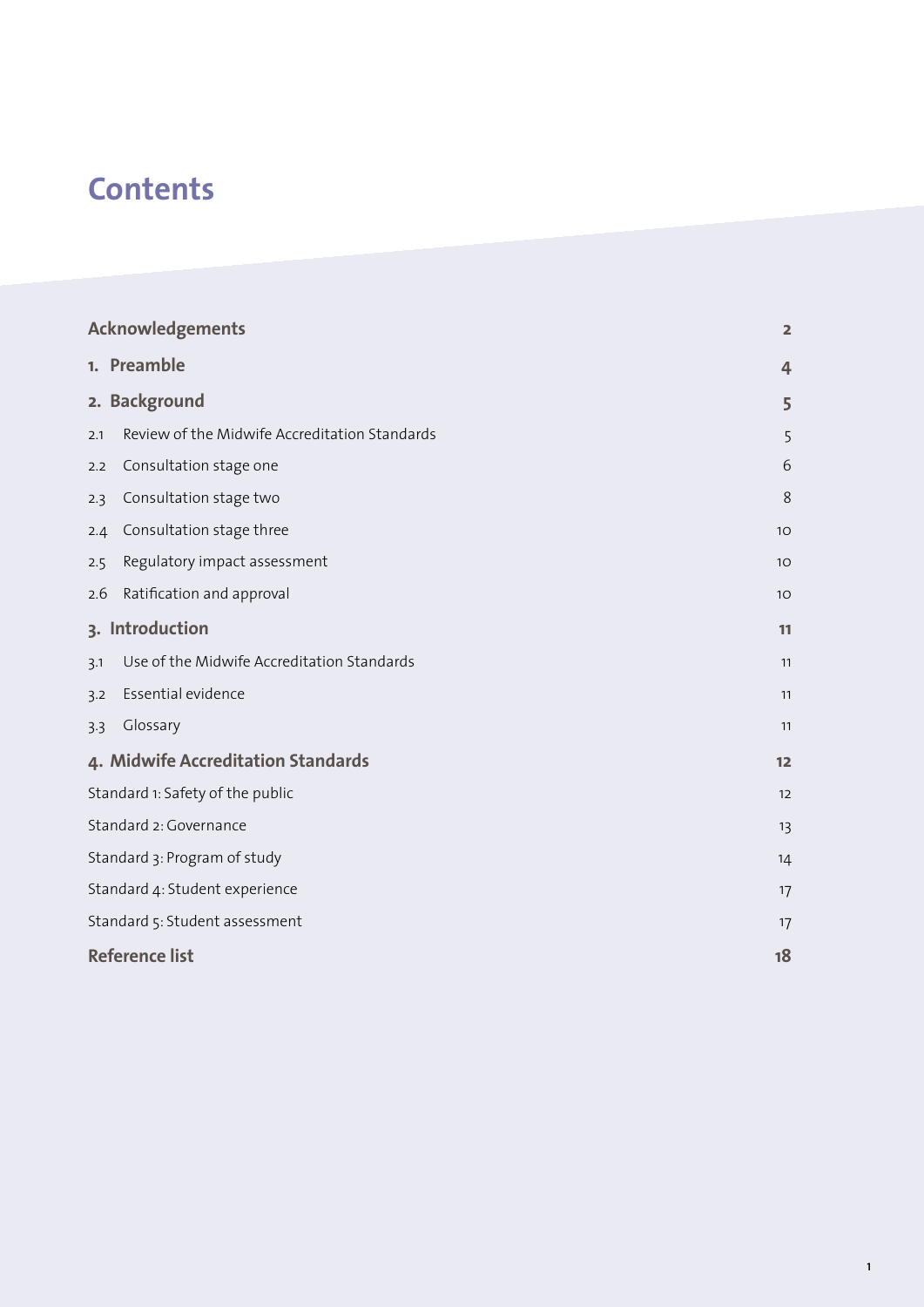<span id="page-3-0"></span>**Acknowledgements**

The Board of the Australian Nursing and Midwifery Accreditation Council (ANMAC) gratefully acknowledges the expertise, time and commitment contributed by each member of the Professional Reference Group (PRG) and ANMAC staff, to review and update these Midwife Accreditation Standards.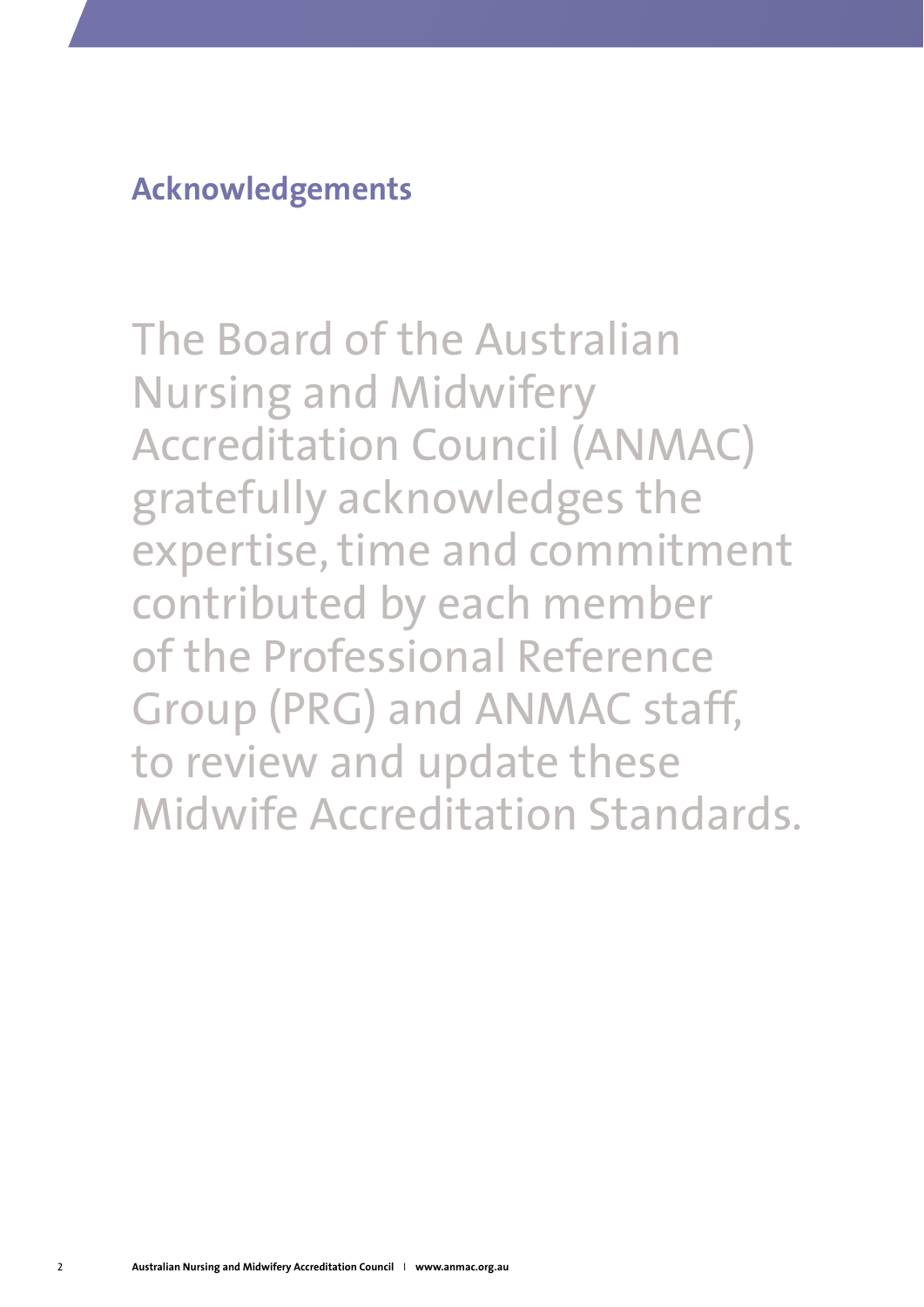## **PRG membership comprised:**

- Professor Joanne Gray (PRG Chair), Head, Graduate School of Health, University of Technology Sydney, NSW
- Clinical Professor Fiona Stoker, CEO, ANMAC
- Ms Nicole Allan, Maternity Services Officer, Australian Nursing and Midwifery Federation
- Professor Kathleen Baird, School of Nursing and Midwifery, University of Technology Sydney, NSW
- Ms Catherine Bell, Birth Cartographer, Bellabirth, NSW
- Ms Janice Butt, Women's Healthcare Australasia,WA
- Professor Hannah Dahlen, Professor of Midwifery and Higher Degree Research Director, School of Nursing and Midwifery, Western Sydney University, NSW
- Adjunct Professor Tanya Farrell, Senior Maternity Advisor, Safer Care Victoria and Chair, Consultative Council on Obstetric and Paediatric Mortality and Morbidity, VIC
- Ms Petrina Halloran, Policy Manager, Strategy and Policy, Nursing and Midwifery Board of Australia
- Associate Professor Donna Hartz, College of Nursing and Midwifery, Charles Darwin University, NSW
- Ms Ruth King, Midwifery Advisor, Education Unit, Australian College of Midwives
- Professor Helen McLachlan, Professor of Midwifery and Discipline Lead (Midwifery), School of Nursing and Midwifery, La Trobe University, VIC
- Ms Sarah Nicholls, Community Midwife, Community Midwifery Program, WA
- Ms Alecia Staines, Maternity Consumer Network, QLD
- Ms Glenys Wilkinson, Executive Director Professional Services, Australian Pharmacy Council
- Professor Moira Williamson, Dean, School of Nursing, Midwifery & Social Sciences, Central Queensland University, QLD
- Dr Margaret Gatling, Director Accreditation Services, Australian Nursing and Midwifery Accreditation Council
- Mrs Bridget Roache, Associate Director, Australian Nursing and Midwifery Accreditation Council

#### **ANMAC staff:**

- Adjunct Associate Professor Jan Taylor, Consultant
- Ms Frances Rice, Project Lead (until April 2020)
- Ms Kim Porozny, Secretariat

ANMAC also acknowledges the individuals and organisations who contributed by participating in consultations.

ANMAC commends these accreditation standards to the Nursing and Midwifery Board of Australia (NMBA) and acknowledges the support of the NMBA in their review and revision.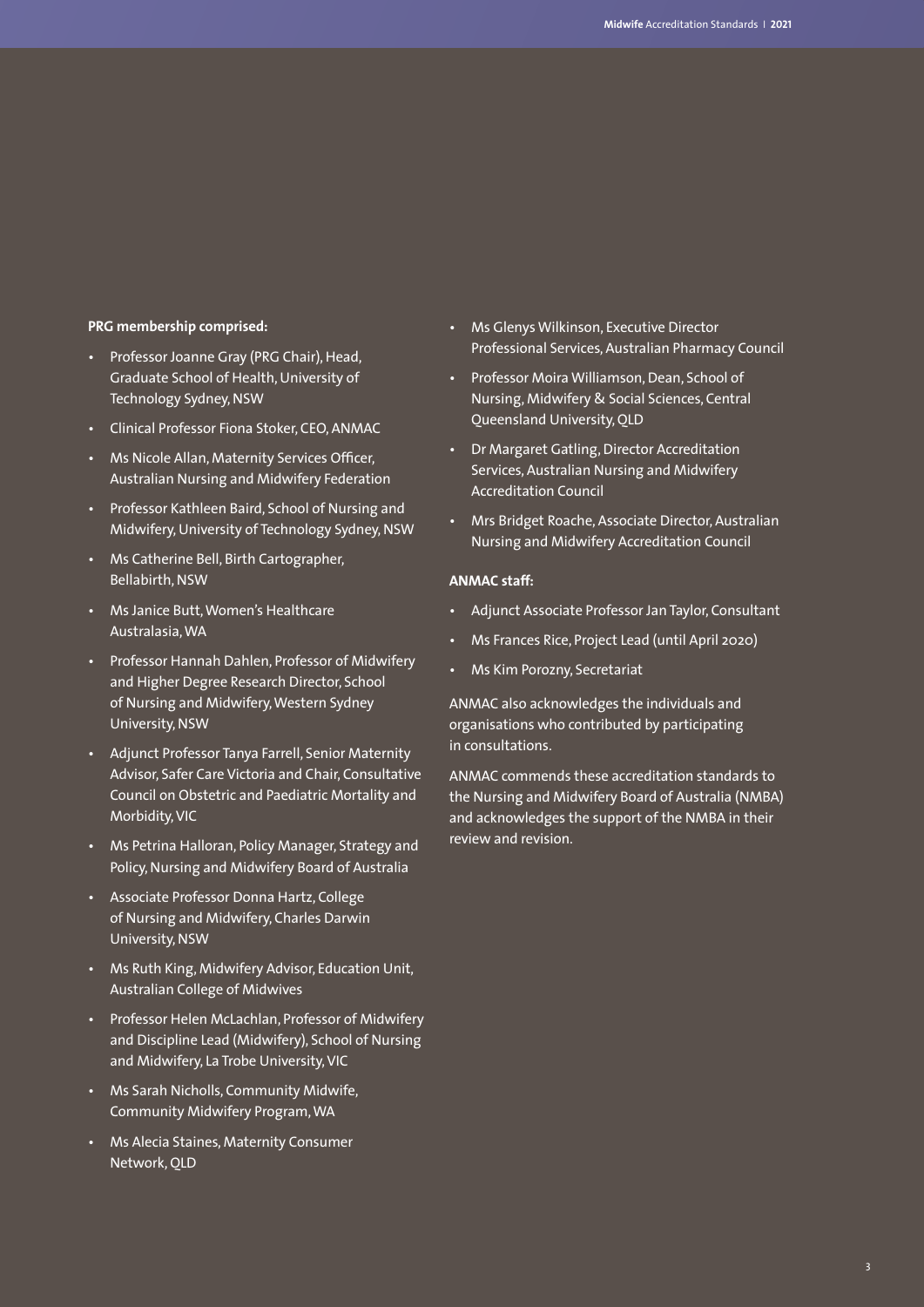## <span id="page-5-0"></span>**1. Preamble**

**To become a midwife in Australia an individual must first complete a program of study accredited by the Australian Nursing and Midwifery Accreditation Council (ANMAC) and approved by the Nursing and Midwifery Board of Australia (NMBA).** 

ANMAC uses accreditation standards to accredit and assess programs of study leading to eligibility to apply to the NMBA for registration as a midwife. These Midwife Accreditation Standards 2021 replace the Midwife Accreditation Standards 2014 (1)

Education providers who deliver ANMAC accredited programs, must be registered with the Tertiary Education Quality and Standards Agency (TEQSA) as a university or higher education provider.

The *Health Practitioner Regulation National Law Act 2009* (the National Law) (2) legislates the National Registration and Accreditation Scheme for health practitioners.

Section 4(3) of the National Law sets out the scheme's six objectives:

- a. provide for the protection of the public by ensuring that only health practitioners who are suitably trained and qualified to practise in a competent and ethical manner are registered
- b. facilitate workforce mobility across Australia by reducing the administrative burden for health practitioners wishing to move between participating jurisdictions or to practise in more than one participating jurisdiction
- c. facilitate the provision of high-quality education and training of health practitioners
- d. facilitate the rigorous and responsive assessment of overseas-trained health practitioners
- e. facilitate access to services provided by health practitioners in accordance with the public interest
- f. enable the continuous development of a flexible, responsive and sustainable Australian health workforce and to enable innovation in the education of, and service delivery by, health practitioners.

These objectives (particularly a, c, and f) and the Australian Health Practitioner Regulation Agency's Procedures for the development of accreditation standards (3) underpinned the review of these standards.

Wide-ranging consultation was undertaken for the review of the standards. Stakeholders had the opportunity to contribute in three separate consultations. They could contribute through an online survey, written submission or face-to-face.

The Council of Australian Governments (COAG) Principles for Best Practice Regulation (4) were considered during the review. The Office of Best Practice Regulation assessed the need for a regulatory impact statement (RIS) and determined a full RIS was not required.

The Nursing and Midwifery Board of Australia approved the Midwife Accreditation Standards on 17 December 2020.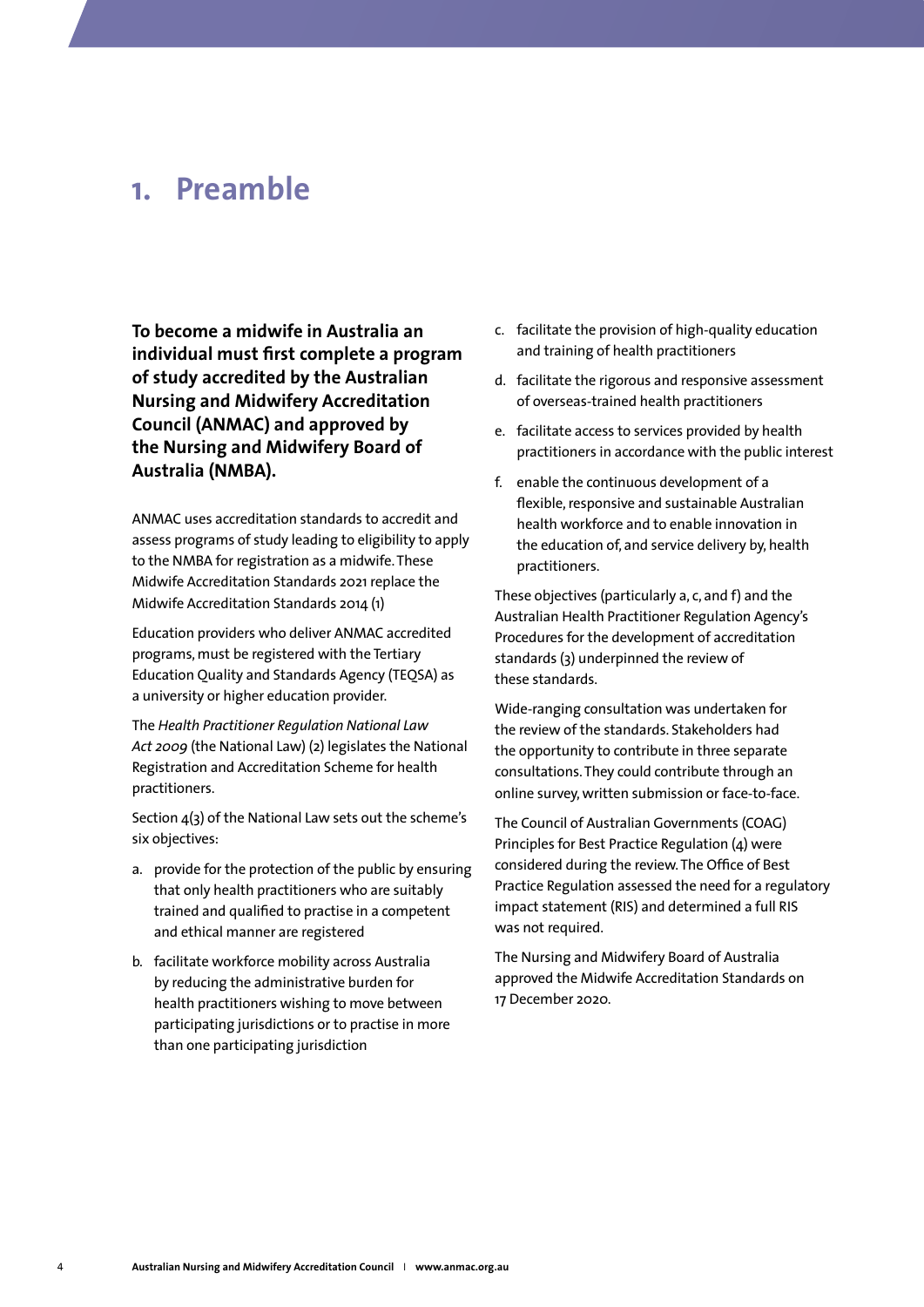## <span id="page-6-0"></span>**2. Background**

## **2.1 Review of the Midwife Accreditation Standards**

ANMAC reviews accreditation standards based on:

- its protocol for the review and development of accreditation standards (5)
- Australian Health Practitioner Regulation Agency's Procedures for the development of accreditation standards which include the COAG Principles for Best Practice Regulation.

Principle 6 of the Best Practice Regulation requires regulations to be reviewed from time-to-time to ensure they remain contemporary. The current accreditation standards were published in 2014 after approval by the NMBA. In keeping with Principle 6, a review of the standards began in 2018.

A PRG (members listed in acknowledgements) was convened to oversee the review and provide advice on it to ANMAC's Chief Executive Officer. The PRG provided advice on project planning, development of consultation papers, standards development, stakeholder engagement and synthesis of feedback.

The review complied with Section 46(2) of the National Law, which states: 'In developing an accreditation standard for a health profession, an accreditation authority must undertake wide-ranging consultation about the content of the standard.' To this end, ANMAC consulted with the PRG to develop a list of stakeholders to participate. Invitations were sent for each consultation.

Prior to commencing the standards review, ANMAC conducted a stakeholder survey to identify key areas in midwifery education that should be considered in developing the first consultation paper.

Three rounds of consultation were conducted, offering opportunities for stakeholders to contribute through an online survey, written submission or face-to-face.

Each consultation included a consultation paper which was published on ANMAC's website and circulated to stakeholders. Consultation periods were 30 business days for stages one and two and 20 business days for stage three.

Public submissions for each consultation were published on ANMAC's website (**[www.anmac.org.au](http://www.anmac.org.au)**).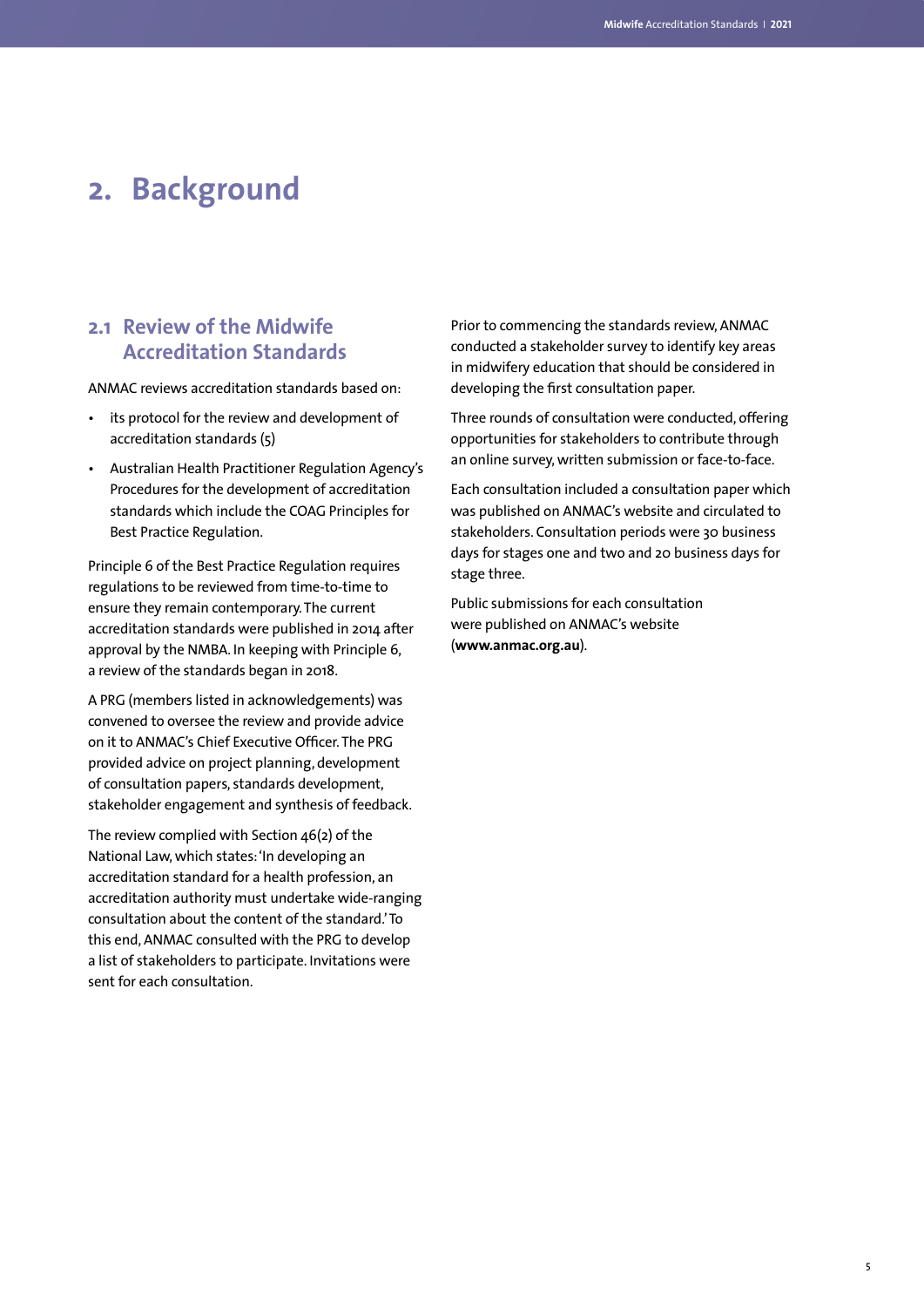## <span id="page-7-0"></span>**2.2 Consultation stage one**

The first stage of consultation involved developing and presenting a consultation paper to inform the development of the standards. The consultation was open from 29 May 2019 until 10 July 2019.

The paper outlined key areas for stakeholders to consider. These were based on the *Strengthening the quality of midwifery education* survey which was conducted over two weeks in February 2019.

Stakeholders were asked to consider and respond to questions to assist in developing the draft standards, including:

#### **Question**

**1. Please indicate your agreement/disagreement (strongly agree, agree, unsure/don't know, disagree, strongly disagree) with the following statement:** 

**The accreditation standards should continue to specify that students complete a minimum of supervised midwifery practice experiences.**

- **2. How can the standards ensure that students in pre-registration programs are educated to meet the full scope of midwifery practice?**
- **3. How can the accreditation standards best support interprofessional learning?**
- **4. What additional issues should be addressed in the revision of the standards that have not been considered in this consultation paper?**

Stakeholders were also invited to comment on the revised five standards framework which replaces the nine standards framework. This change aligns the standards with the ANMAC Registered Nurse Accreditation Standards (6). The revised framework is being widely adopted by all Australian Accreditation Councils.

ANMAC reviewed and collated all feedback. A summary is shown below:

#### **Question 1**

Feedback indicated a majority of respondents strongly agreed/agreed that the revised midwifery accreditation standards should continue to specify a minimum number of supervised midwifery practice experiences. Some respondents advocated for changes to the current number of minimum practice requirements. The number of mandatory continuity of care experiences was a topic which elicited diverse views with some stakeholders proposing an increase and others arguing for a reduction.

#### **Question 2**

Feedback reflected strong support for ensuring graduates of pre-registration programs are educated to meet the full scope of midwifery practice as defined by the International College of Midwives (ICM):

*The midwife is recognised as a responsible and accountable professional who works in partnership with women to give the necessary support, care and advice during pregnancy, labour and the postpartum period, to conduct births on the midwife's own responsibility and to provide care for the newborn and the infant. This care includes preventative measures, the promotion of normal birth, the detection of complications in mother and child, the accessing of medical care or other appropriate assistance and the carrying out of emergency measures. The midwife has an important task in health counselling and education, not only for the woman, but also within the family and the community. This work should involve antenatal education and preparation for parenthood and may extend to women's health, sexual or reproductive health and childcare. A midwife may practise in any setting including the home, community, hospitals, clinics or health units.'* 

International Confederation of Midwives (2017).(7)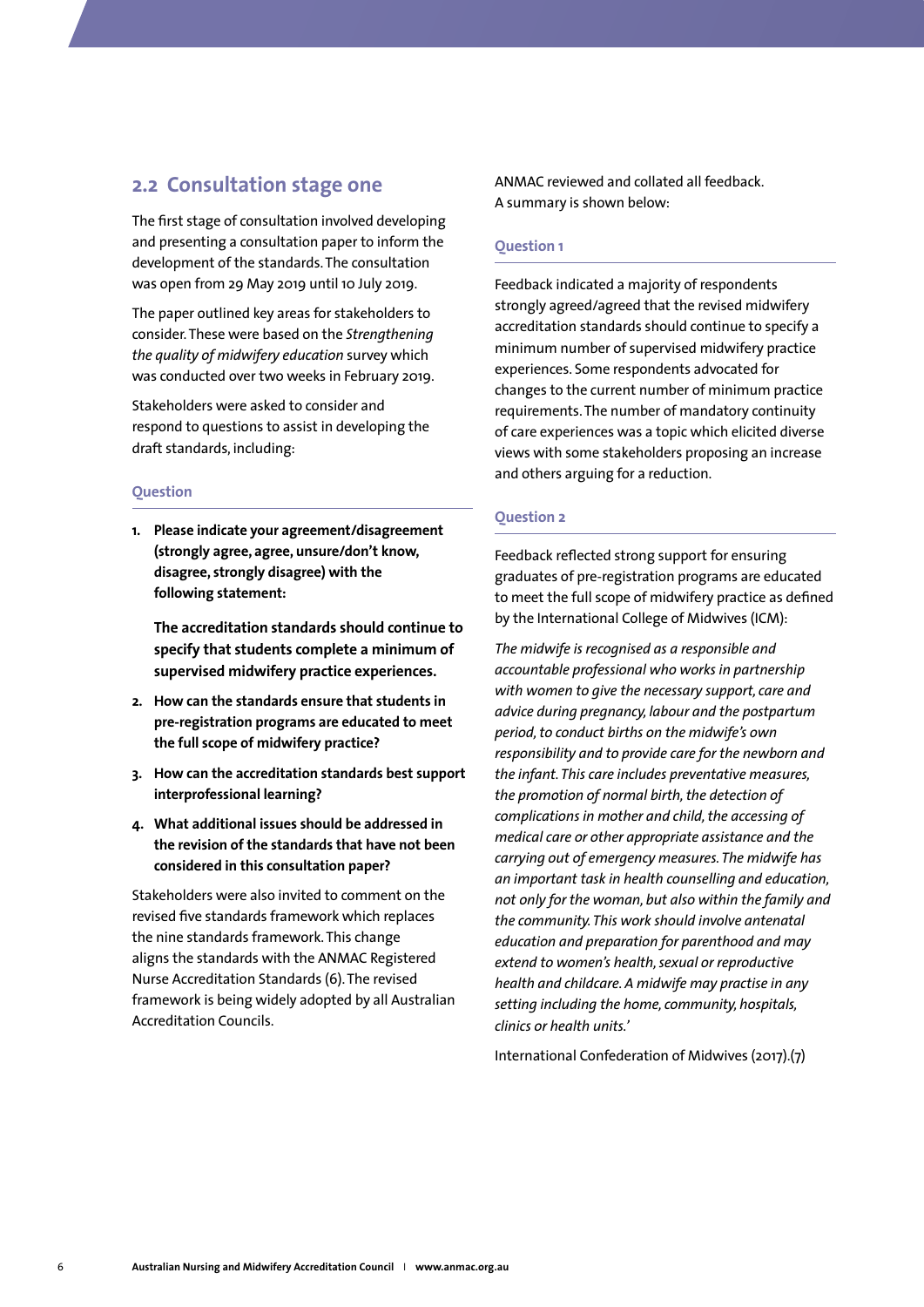A majority of respondents agreed that the revised midwifery accreditation standards should ensure that students in pre-registration programs are educated to meet the full scope of midwifery practice.

## **Question 3**

Feedback was in favour of continuing the inclusion of interprofessional learning in the accreditation standards. It was thought to be important not to '*stipulate the how and when but leave that to the flexibility and creativity of the education provider'.*  Appropriate assessment of the learning by all those involved was considered essential.

#### **Question 4**

Feedback reflected a variety of areas that respondents considered should be included in the standards. Several respondents advocated for reference to the *Nursing and Midwifery Aboriginal and Torres Strait Islander Health Curriculum Framework* (8) in the standards.

Strengthening governance of midwifery education programs by identifying the requirements for the midwifery leadership was suggested by several respondents. The preference across submissions was for the leader of program to be a midwife, with a PhD, appointed at the Associate Professor level, with a defined and visible role within the university.

There was considerable feedback in relation to content that respondents believed should be included in the standards. Identified topics included educational preparation for prescribing, health informatics, stillbirth, self-care for the midwife, water birth and home birth.

The feedback and synthesis were reviewed by the PRG and published on ANMAC's website. Feedback outcomes influenced the first draft of the standards which were published in the second consultation paper.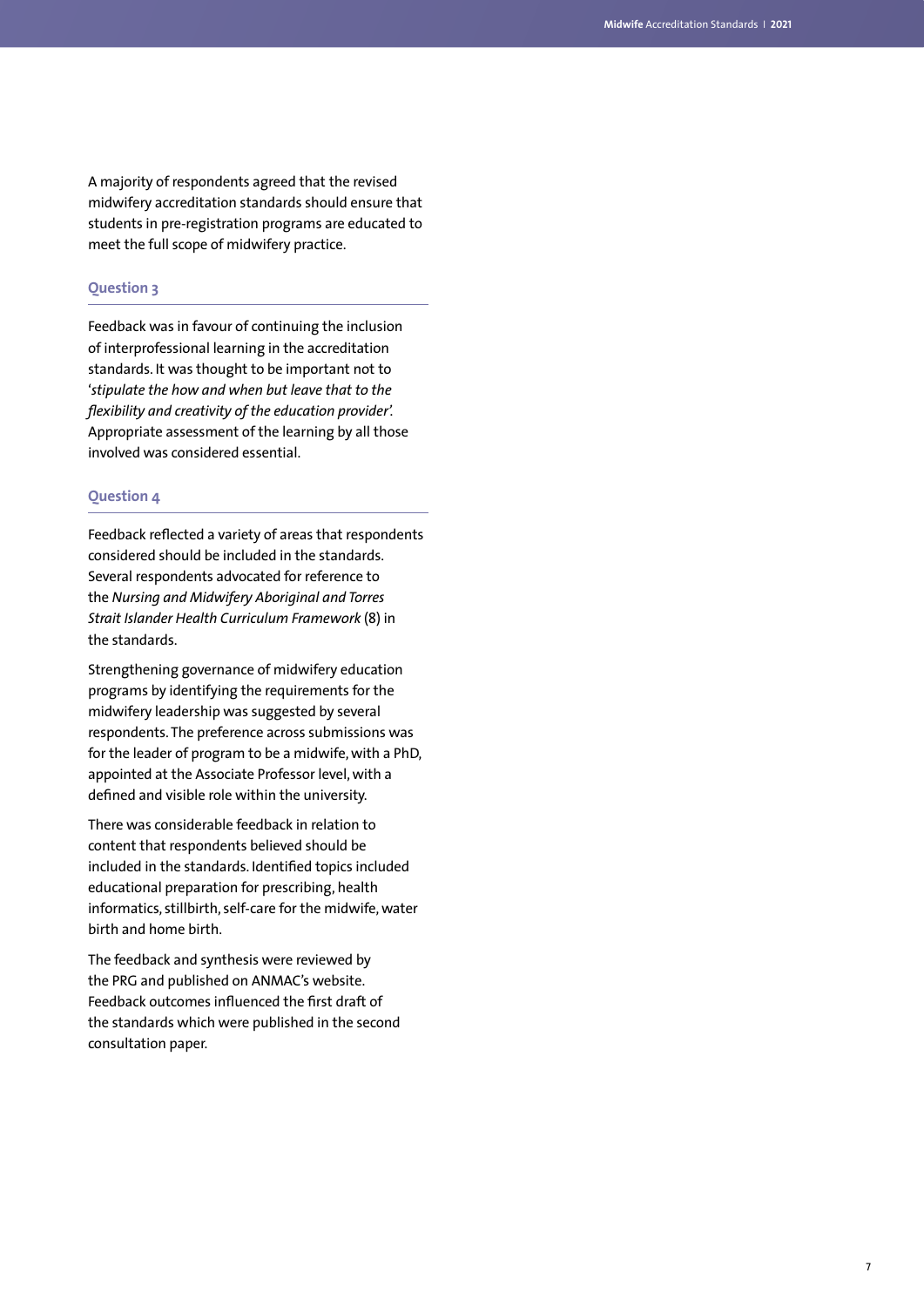## <span id="page-9-0"></span>**2.3 Consultation stage two**

The second stage of consultation opened on 12 November 2019 and closed 6 January 2020. The second consultation paper presented the first draft of the proposed standards and other areas for consideration.

Feedback from paper 1 indicated that mandatory professional midwifery experiences needed further exploration. Therefore two questions on this subject were included in the second paper:

#### **Question**

#### **1. Continuity of care experiences**

Please choose one of the following options for student engagement with women during continuity of care experiences.

Option 1—attend the labour and birth for a majority of women (present requirement) or

Option 2—attend the labour and birth where possible Please select one:

1. Option 1

2. Option 2

3. Don't know/unsure

Please provide a rationale for your choice.

#### **2. Labour and birth care**

Should the number of spontaneous vaginal births for whom the student is primary birth attendant remain at 30 women (present requirement)?

Yes/No/Unsure

Please provide a rationale for your choice

Because of the suggestion that education preparation for prescribing should be included in the revised standards, two questions on this topic were included in the consultation paper:

### **Question**

- **3. Should educational preparation for prescribing to the midwife's scope of practice be included in curricula of entry-to-practice midwifery programs?**  Yes/No/Unsure
- **4. What might be the implications of including preparation to prescribe in entry-to-practice midwifery programs?**

A further five questions sought feedback on the structure of the standards and whether any issues had been overlooked that should be discussed.

Two hundred and fifty-four stakeholders responded to the online survey (n=229) and/or provided written responses (n= 25) to Consultation Paper 2. Respondents reflected a wide range of stakeholders including consumers, students of midwifery, early career midwives, midwives, midwife academics, national organisations, program providers and health service providers.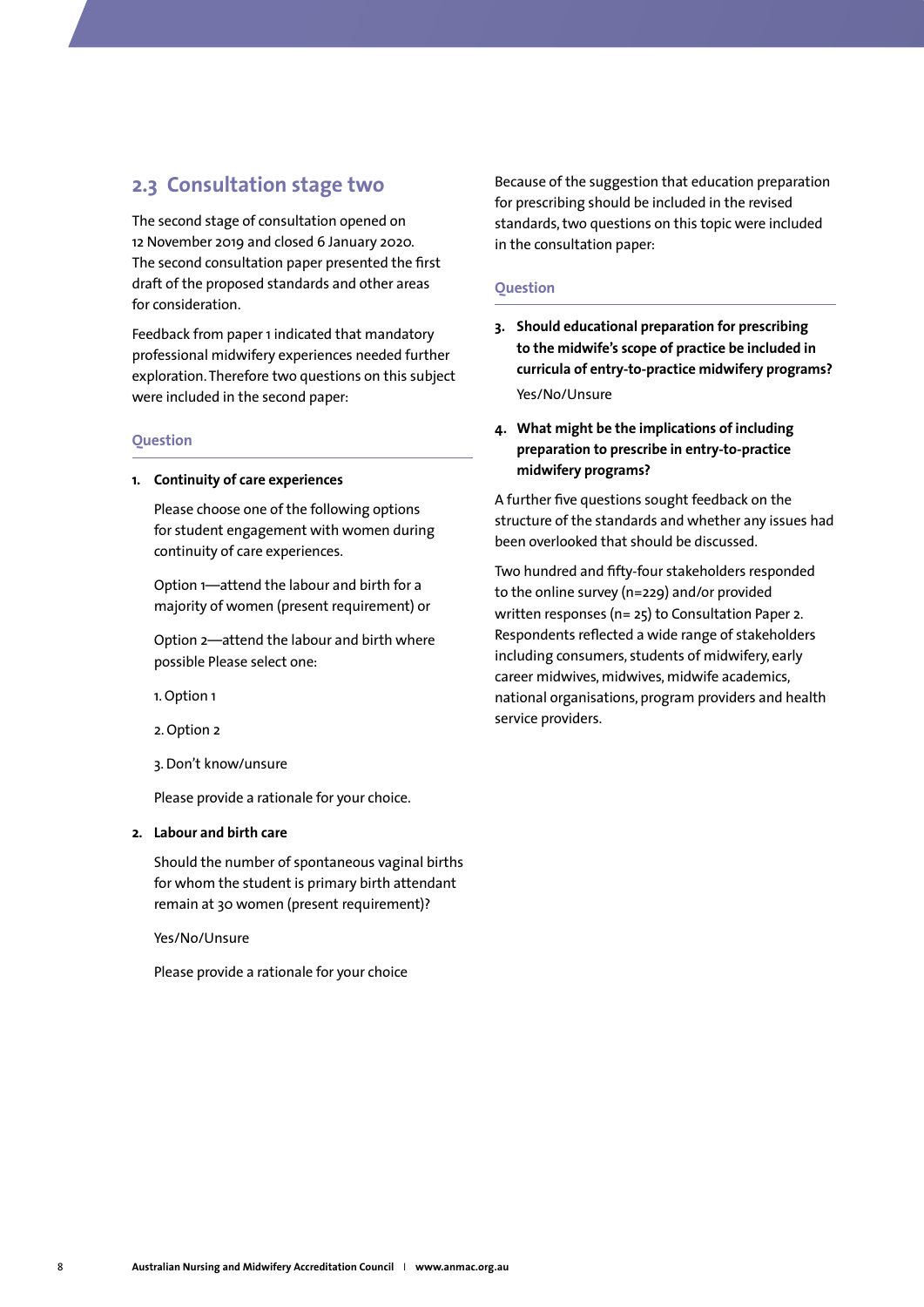### **Question 1**

Feedback included a majority support for continuing to require students to attend the labour and birth for a majority of women with whom they engage in a continuity of care experience. Respondents' comments included reference to continuity of care as being an important principle for midwifery practice in Australia. However a third of respondents were in favour of changing the requirement "to attend the labour and birth where possible" and cited the burdens the attendance placed on students.

#### **Question 2**

There was a large majority of responses from stakeholders that students should continue to be required to be the primary birth attendant for 30 women experiencing a spontaneous vaginal birth.

### **Question 3**

Overall, stakeholder response to this question indicated that a small majority was in favour of including educational preparation for prescribing in the accreditation standards. Rationale that stakeholders gave in favour of the proposal included that it: *supported the full scope of practice of the midwife, improves the quality of care for women and would provide faster safer access to medications especially in rural and remote communities.* Other respondents noted that midwives have been able to apply to the NMBA for an endorsement to prescribe scheduled medicines since 2010, therefore now would be an appropriate time to include preparation for prescribing in entry-to-practice programs.

Respondents who did not support the proposal considered that prescribing was an advanced skill that should be undertaken as a postgraduate qualification. They noted that newly registered midwives are beginning practitioners and require time to consolidate midwifery practice before prescribing medications.

Some also argued that the inclusion of this content would necessitate lengthening the course and queried whether or not the duration of Bachelor of Midwifery programs should be extended to four years.

## **Question 4**

Feedback highlighted some of the objections already voiced in relation to question 3. Other implications that respondents raised included necessary changes to legislation, the need to upskill the current midwifery workforce, and existing barriers to prescribing by midwives in health facilities.

Respondents to the remainder of the questions made suggestions about inclusions in curriculum content for consideration by the PRG.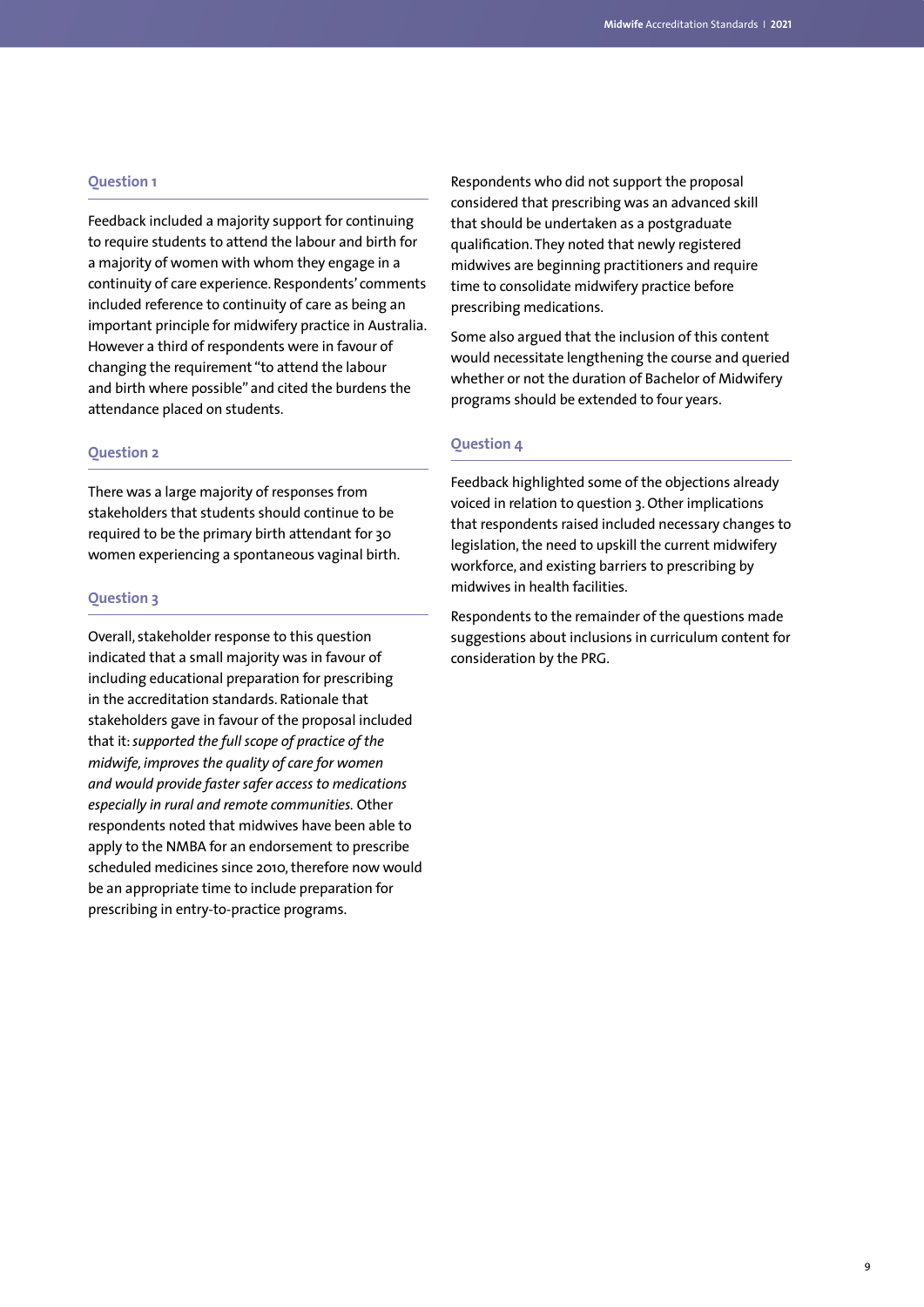## <span id="page-11-0"></span>**2.4 Consultation stage three**

The third and final stage of consultation began on 2 July 2020 and closed on 13 August 2020. The third consultation paper summarised the responses from the second round of consultation. The possibility of including educational preparation for prescribing into the standards remained the issue which generated the most discussion and diversity of opinion. Therefore the third consultation paper re-framed the question about the topic in order to gather the richest possible feedback. Respondents were requested to give a rationale for their response.

### **Question**

**1. The educational preparation for prescribing outlined in the draft accreditation standards will prepare graduates to safely prescribe scheduled medicines within the scope of midwifery practice.**

Please indicate your agreement/disagreement with this statement using the following options.

Yes/No/Unsure/other

Where possible please provide a rationale to support your response.

Further questions sought final feedback about whether the draft accreditation standards covered the required knowledge, skills and attitudes to ensure that the graduate meets the NMBA Midwife standards for practice. Stakeholders were asked if they considered there were further issues that should be addressed in the revision of the Midwife Accreditation Standards that had not been discussed so far in the consultation process.

The third consultation paper included a final draft of the proposed standards. Criteria which referred to educational preparation for prescribing were included in a contrasting coloured text to aid stakeholder understanding. Written submissions were invited for the final round of consultation.

ANMAC received more than 120 written submissions including many from individual practitioners. A majority of respondents indicated that they were in favour of including educational preparation for prescribing in the standards, but there remained a significant cohort of stakeholders who gave reasons for excluding it. The arguments for both points of view remained largely the same as stated in the second round of consultation feedback.

In view of the diversity of opinion and in order to allow sufficient time for wider consultation and discussion, ANMAC determined to postpone further development of midwife accreditation standards with educational preparation for prescribing until a later date. Standards criteria relating to educational preparation for prescribing were consequently removed from the draft Midwife Accreditation Standards. This decision was supported by the Office of Best Practice Regulation (see below).

## **2.5 Regulatory impact assessment**

ANMAC took into account, when reviewing the standards, the COAG Principles for Best Practice Regulation. As such, ANMAC presented the draft standards to the Office of Best Practice Regulation during the review for preliminary assessment and consideration of the advantages and disadvantages and burdens of introducing the standards as well as the potential impact for stakeholders.

The Office of Best Practice Regulation considered the standards as presented and determined that a regulation impact statement was not required.

## **2.6 Ratification and approval**

Section 47 of the schedule in the National Law requires the NMBA to approve, refuse to approve or ask ANMAC review the standards.

ANMAC's Chief Executive Officer reviewed the standards before presenting them to the ANMAC Board to ratify. After ratification, ANMAC presented the Midwife Accreditation Standards to the NMBA for approval.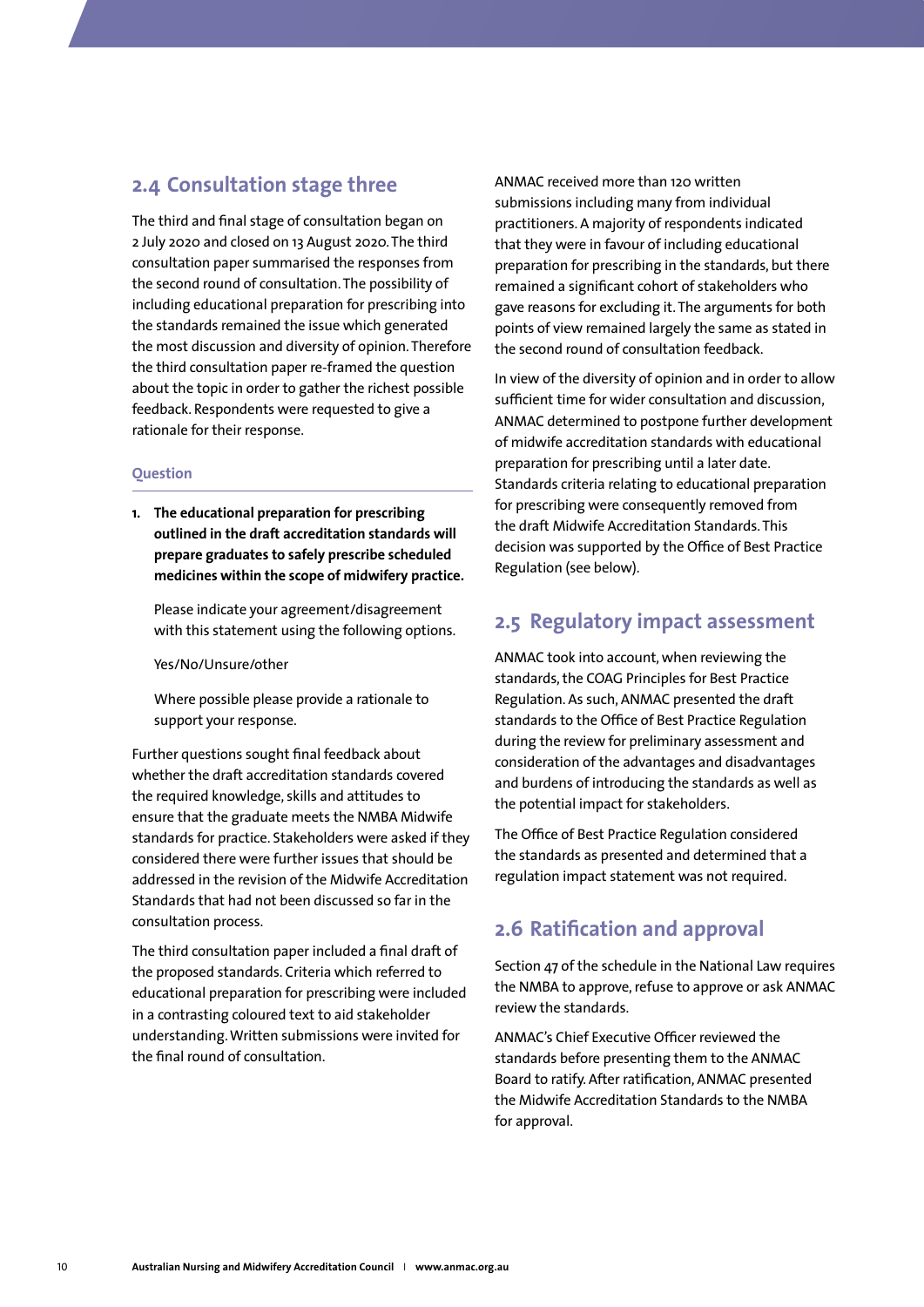# <span id="page-12-0"></span>**3. Introduction**

## **3.1 Use of the Midwife Accreditation Standards**

The Midwife Accreditation Standards are principally designed for use by education providers seeking accreditation for an entry-to-practice midwife program (Bachelor, Graduate Diploma or Masters degree). The standards specify the minimum requirements education providers must meet for their program of study to be accredited by ANMAC.

ANMAC evaluates education programs against these standards before making an accreditation decision. ANMAC provides a report on the accreditation decision to the NMBA in line with sections 48 and 49 of the schedule in the National Law.

Graduates of Australian programs must complete a program of study that is accredited by ANMAC and approved by the NMBA to be eligible to apply for registration with the NMBA.

## **3.2 Essential evidence**

In collaboration with stakeholders, ANMAC has developed an Essential Evidence companion document to support the standards. The companion document is given to education providers with the Midwife Accreditation Standards 2021. It provides information to education providers about the minimum evidence they need to submit to demonstrate that their program of study meets these standards. Education providers applying for program accreditation are required to provide all essential evidence in conjunction with their Midwife Accreditation Standards 2021 Application Pack.

## **3.3 Glossary**

Glossary terms in the Midwife Accreditation Standards 2021 and in the Essential Evidence companion document are in ANMAC's website glossary (**<https://www.anmac.org.au/glossary>**).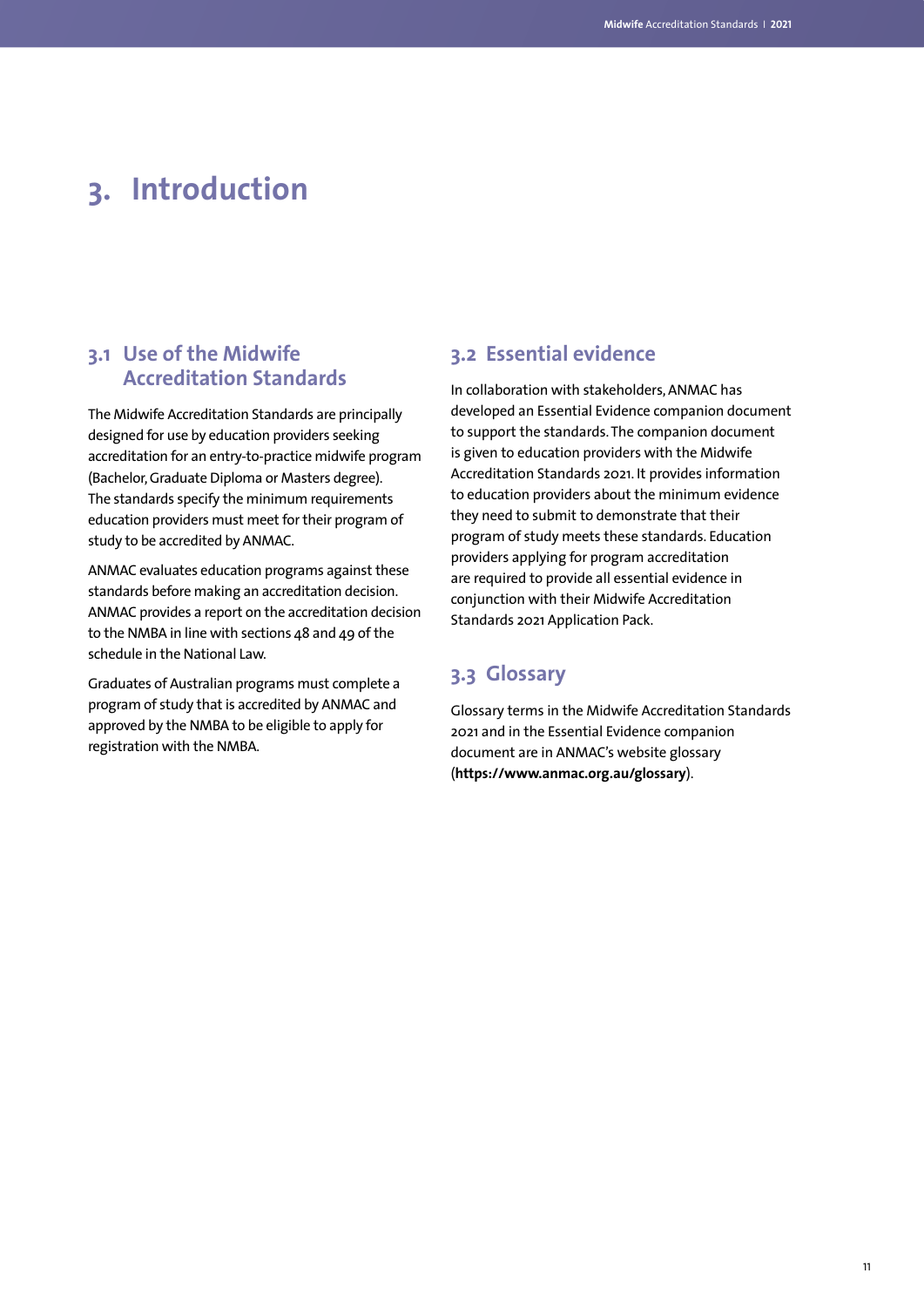## <span id="page-13-0"></span>**4. Midwife Accreditation Standards**

## **Standard 1: Safety of the public**

- **1.1** The program's guiding principle is safety of the public.
- 1.2 The program is delivered in Australia<sup>1</sup> to prepare graduates for safe and ethical practice.
- **1.3** The program's admission requirements are fair, equitable and transparent. Before making an offer for enrolment, education providers inform applicants of the requirements:
	- a. to meet the program's inherent requirements
	- b. to demonstrate English language proficiency either through providing a declaration that English is their primary language or achievement of minimum English language test results as specified in the Nursing and Midwifery Board of Australia's (NMBA) English language skills registration standard<sup>2</sup>
	- c. to meet the requirements for placement in midwifery practice settings for registration with the NMBA on completion of the program
	- d. for registration with the NMBA on completion of the program.
- **1.4** The education provider ensures that midwifery settings in which students undertake midwifery practice experience<sup>3</sup> (MPE) have:
	- a. evidence-based quality and safety policies and processes that meet relevant jurisdictional requirements and standards
	- b. midwives who are prepared for the supervisory role and are able to supervise and assess students during all MPE
	- c. relevant registered health practitioners available for collaborative teaching and learning opportunities in interprofessional settings.
- **1.5** Students are registered with the NMBA before their first MPE4 .
- **1.6** The education provider has processes in place to manage students with identified impairments that, in the course of MPE, may place the public at risk. These processes include procedures for mandatory reporting<sup>5</sup> where required.
- **1.7** The program's progression policies and rules ensure that only those students who have demonstrated the requisite knowledge and skills required for safe practice are eligible for MPE.

<sup>1</sup> Except as it relates to criteria 2.4 and 3.1.

<sup>2</sup> Nursing and Midwifery Board of Australia. Registration standard. English language skills 2019.

<sup>3</sup> Refer to glossary for an operational definition of midwifery practice experience.

NMBA. Fact sheet. For education providers on student registration. 2019.

<sup>5</sup> Ahpra. Guidelines for mandatory notifications.2014.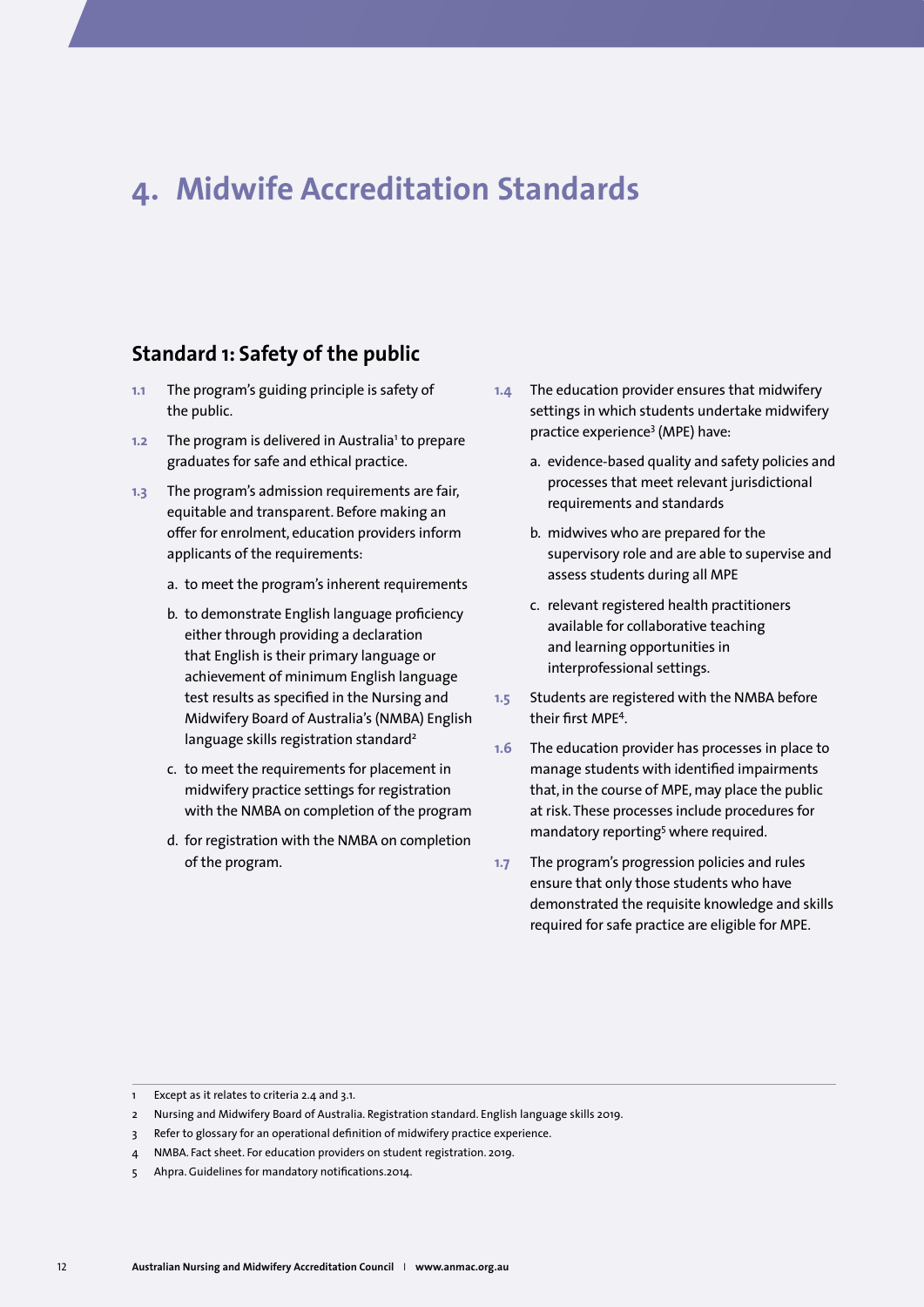## <span id="page-14-0"></span>**Standard 2: Governance**

- **2.1** The academic governance arrangements for the program of study include current registration by the Tertiary Education Quality and Standards Agency<sup>6</sup> as an Australian university or other higher education provider.
- **2.2** The education provider conducting the program has a governance structure that recognises the autonomous identity of the profession of midwifery. The structure facilitates the direct input of the discipline lead of midwifery (or delegate) into committees and processes directly or indirectly impacting on the midwifery program. The head of discipline:
	- a. is a midwife registered with the NMBA, with no conditions or undertakings on their registration relating to performance or conduct7
	- b. holds a relevant post-graduate qualification
	- c. is appointed at a senior level and can demonstrate active, strong links to contemporary practice, has responsibility for academic oversight of the program
	- d. promotes high-quality teaching and learning experiences for students to enable graduate competence
	- e. ensures staff and students are adequately indemnified for relevant activities undertaken as part of program requirements.
- **2.3** The education provider undertakes consultation into the design and ongoing management of the program from external representatives of the midwifery profession, Aboriginal and Torres Strait Islander peoples, consumers, students, carers and other relevant stakeholders.
- **2.4** All entry pathways for which students receive block credit or advanced standing (other than on an individual basis) are identified, approved by ANMAC and allow graduates to meet the NMBA Midwife standards for practice<sup>8</sup>.
- **2.5** The program's quality improvement mechanisms incorporate evaluation information from a variety of sources and address:
	- a. risk assessment of student learning environments
	- b. student evaluations
	- c. internal and external academic and health professional evaluations
	- d. evidence-based developments in:
		- i. midwifery professional education
		- ii. health professional education
		- iii. health and health care.

<sup>6</sup> For an explanation of provider see: TEQSA. Higher Education (Threshold Standards) 2011 Legislative Instrument, Chapter 2.

<sup>7</sup> For definitions related to conduct and performance within the *Health Practitioner Regulation National Law*, as in force in each State and Territory, (National Law), see Part 1, Section 1.

<sup>8</sup> NMBA. Midwife standards for practice. 2018.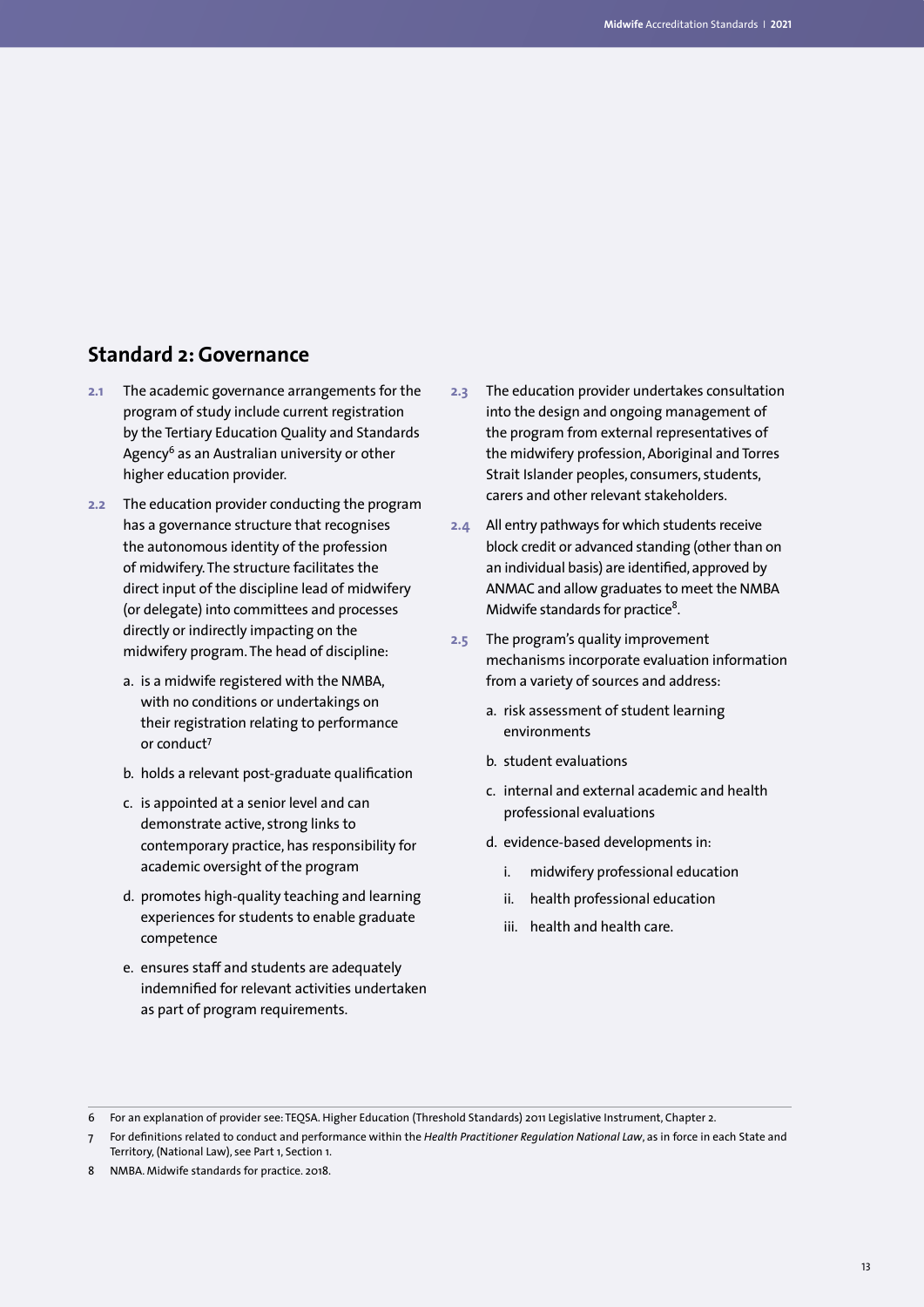## <span id="page-15-0"></span>**Standard 3: Program of study**

- **3.1** The program of study is undertaken in Australia. Where there is an offshore component, the program must:
	- a. be no more than one-fifth of the full program completed offshore9
	- b. demonstrate equivalence of learning outcomes.
- **3.2** The program of study is delivered at an Australian Qualifications Framework<sup>10</sup> level 7 or above for the award of a Bachelor Degree as a minimum.
- **3.3** The curriculum document articulates:
	- a. a woman-centred<sup>11</sup> philosophy
	- b. an educational philosophy
	- c. practical implementation of both within the program of study.
- **3.4** Teaching and learning articulates contemporary midwifery, and health and education practice, and responds to emerging trends based on research, technology and other forms of evidence.
- **3.5** The program's content and subject learning outcomes ensure:
	- a. achievement of the NMBA Midwife standards for practice
	- b. recognition of regional, national and global health priorities relevant to the midwifery context
	- c. recognition of safety and quality standards as they relate to healthcare
	- d. recognition of digital health and emerging technologies
	- e. integrated knowledge of care across the childbearing continuum within the scope of midwifery practice including:
		- i. social and emotional wellbeing of women
		- ii. complex family health, domestic and family violence, stillbirth and bereavement care
		- iii. perinatal mental health
	- f. understanding self-care, mitigating personal risk and resilience
	- g. equivalence in all delivery modes in which the program is offered.
- **3.6** The program's content and subject learning outcomes support the development of knowledge and skills in pharmacotherapeutics and quality use of medicines.
- **3.7** The program's content and subject learning outcomes integrate intraprofessional and interprofessional learning and practice.
- **3.8** The program's content and subject learning outcomes support the development of research skills that include searching and reviewing research and other evidence for translation into practice.

<sup>9</sup> ANMAC Explanatory note: Offshore components in accredited Australian programs of study for registered nurses and midwives.

<sup>10</sup> Australian Qualifications Framework. 2013.

<sup>11</sup> Refer to glossary for an operational definition of woman-centred.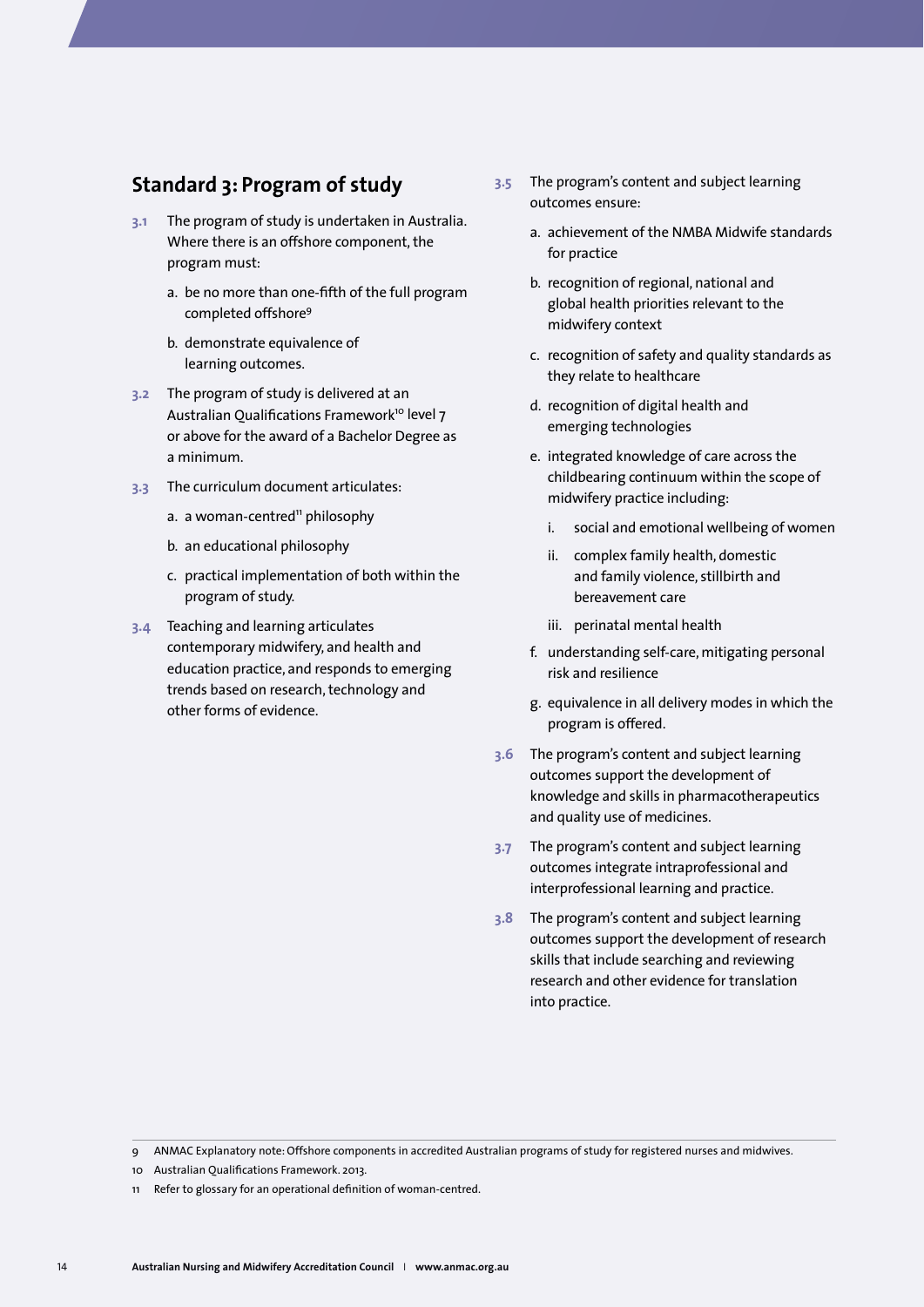- **3.9** The program's content and subject learning outcomes embed principles of:
	- a. diversity, culture, inclusion and cultural safety for all people
	- b. consumer perspectives of maternity care and the woman's right to make choices
	- c. consumer advocacy, diversity of women's choices and self-determination
	- d. evidenced-based information provided by the midwife relating to safety and care alternatives to support the woman's informed choice.
- **3.10** The program includes:
	- a. Aboriginal and Torres Strait Islander peoples' history, culture and health as a discrete subject, taught from an Indigenous perspective as a mandatory subject of study and based on the Nursing and Midwifery Aboriginal and Torres Strait Islander Health Curriculum Framework<sup>12</sup>
	- b. midwifery practice content specific to Aboriginal and Torres Strait Islander peoples embedded throughout the program.
- **3.11** The program includes:
	- a. MPE completed in a variety of settings, relevant to the curriculum, exclusive of simulation and with no more than one-fifth of the MPE requirements being achieved outside Australia
	- b. MPE as soon as practicably possible, early in the program to facilitate engagement with the professional context of midwifery
	- c. MPE toward the end of the program conducted in Australia, to demonstrate achievement of the NMBA Midwife standards for practice
- d. MPE is underpinned by contractual arrangements between education providers and MPE providers.
- **3.12** The program includes theory and practice that is integrated throughout the program.
- **3.13** The program has inclusion of periods of MPE in the program, so students can complete the following minimum<sup>13</sup>, supervised requirements<sup>14</sup>:

## **Continuity of care experiences (CoCE)**<sup>15</sup>

- a. Experience in woman-centred care as part of CoCE. The student is supported to:
	- i. establish, maintain, and conclude a professional relationship while experiencing continuity with individual women through pregnancy, labour and birth, and the postnatal period, regardless of model of care
	- ii. provide midwifery care within a professional practice setting and under the supervision of a midwife—in collaborative practice arrangements supervision by other relevant registered practitioners (for example, medical officer qualified in obstetrics, child health nurse or physiotherapist) may be appropriate
	- iii. engage with a minimum of 10 women engagement involves attending four antenatal and two postnatal episodes of care and, for the majority of women, the labour and birth
	- iv. maintain a record of each engagement incorporating regular reflection and review by the education or health service provider

- 14 Minimum practice requirements may be counted more than once. Example: as per individual circumstances, continuity of care experiences may also be counted toward episodes of antenatal and postnatal care, acting as primary accoucheur, providing labour care, caring for women with complex needs or neonatal examination.
- 15 ANMAC Explanatory note: Continuity of care experiences must only be undertaken in Australia.

<sup>12</sup> Congress of Aboriginal and Torres Strait Islander nurses and Midwives (CATSINaM). Nursing and Midwifery Aboriginal and Torres Strait Islander Health Curriculum Framework. 2017.

<sup>13</sup> These are minimum requirements. It is recommended that students be provided with opportunities to achieve more than this level of experience to help develop their confidence and competence.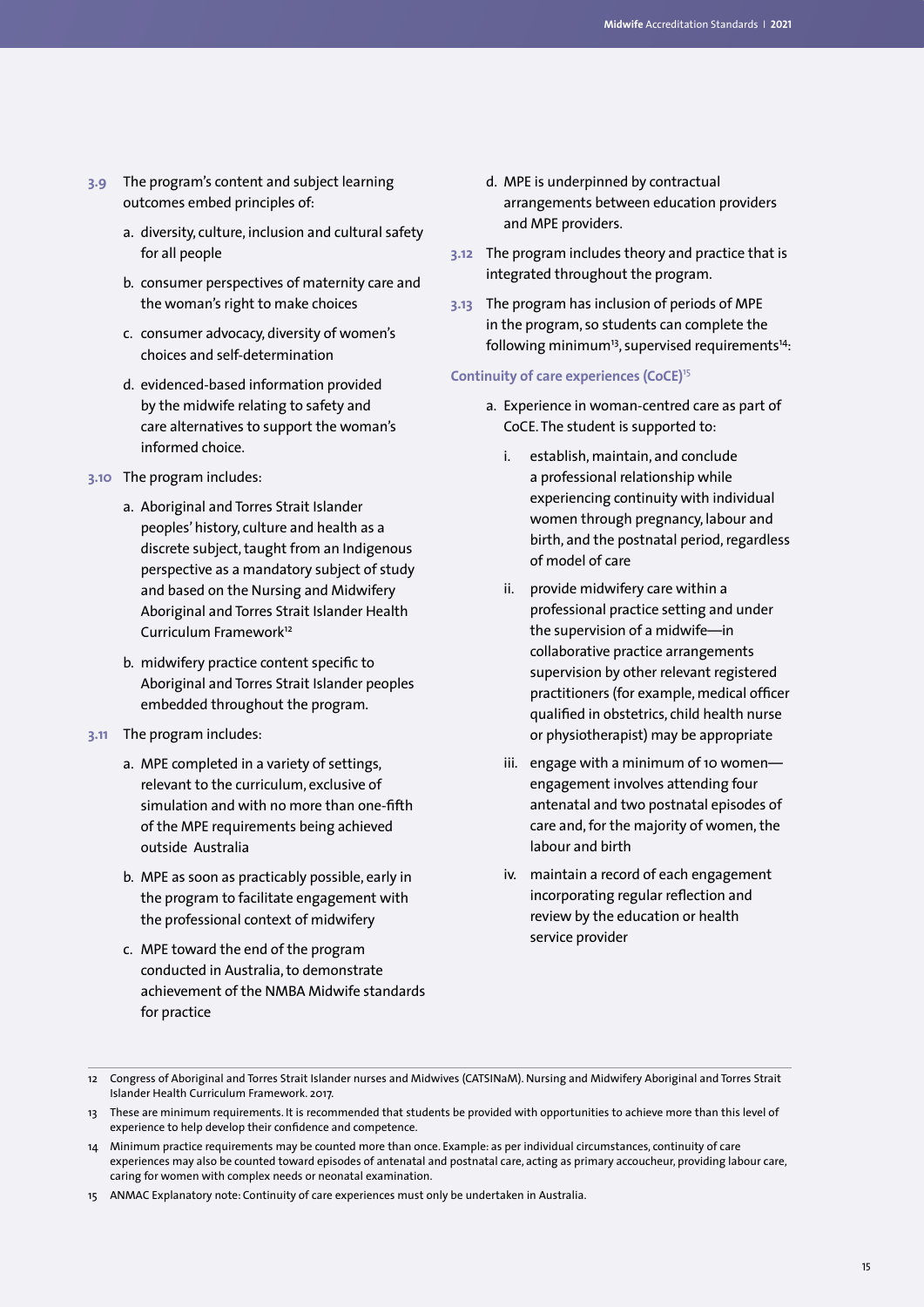#### **Antenatal care**

b. Attendance at 100 antenatal episodes of care<sup>16</sup>. This may include women the student is following as part of their CoCE

#### **Labour and birth care**

- c. Under the supervision of a midwife, act as the primary birth attendant for 30 women who experience a spontaneous vaginal birth, which may include women the student has engaged with as part of their continuity of care experiences. This also involves:
	- i. providing direct and active care in the first stage of labour, where possible
	- ii. managing the third stage of labour, including the student providing care as appropriate if a manual removal of the placenta is required
	- iii. facilitating initial mother and baby interaction, including promotion of skin-to-skin contact and breastfeeding in accordance with the mother's wishes or situation
	- iv. assessment and monitoring of the mother's and baby's adaptation for the first hour post-birth including, where appropriate, consultation, referral, and clinical handover
- d. Provide direct and active care to an additional 10 woman throughout the first stage of labour and, where possible, during birth regardless of mode

#### **Complex care**

e. Experience in caring for 40 women with complex needs across pregnancy, labour, birth, or the postnatal period<sup>17</sup>. This may include women the student has engaged with as part of their CoCE

#### **Postnatal care**

- f. Attendance at 100 postnatal episodes of care with women and, where possible, their babies. This may include women the student has engaged with as part of their CoCE
- g. Experiences in supporting women to feed their babies and in promoting breastfeeding in accordance with best-practice principles advocated by the Baby Friendly Health Initiative<sup>18</sup>
- h. Experiences in women's health and sexual health
- i. Experiences in assessing the mother and baby at four to six weeks postpartum in the practice setting where possible; otherwise by use of telehealth

### **Neonatal care**

- j. Experience in undertaking 20 full examinations of a newborn infant<sup>19</sup>
- k. Experiences in care of the neonate with special care needs<sup>20</sup>.
- **3.14** Program resources are sufficient to facilitate student achievement of the NMBA Midwife standards for practice, with attention to human and physical resources supporting all teaching and learning environments, including simulated practice and MPEs.

<sup>16</sup> Episodes of care may include multiple episodes of care for the same woman where her care needs have altered. Example: as a result of a natural progression through the antenatal or postnatal periods or due to evolving complex needs.

<sup>17</sup> These 40 women may also include women with complex needs who received direct and active care from the student during midwifery practice experiences (a), (b), (c), (d) or (f). Refer to the glossary for an operational definition of 'complex needs'.

<sup>18</sup> The Baby Friendly Health Initiative is underpinned by the 'International Code of marketing of breast-milk Substitutes and the 'Ten Steps to Successful Breastfeeding' and is supported by the World Health Organization as an evidence-based initiative to improve the successful establishment of breastfeeding.

<sup>19</sup> This refers to a full examination of the newborn infant that may be initial or ongoing, undertaken post-birth or during postnatal episodes of care including as part of continuity of care experiences.

<sup>20</sup> Refer to the glossary for an operational definition of 'special care needs'.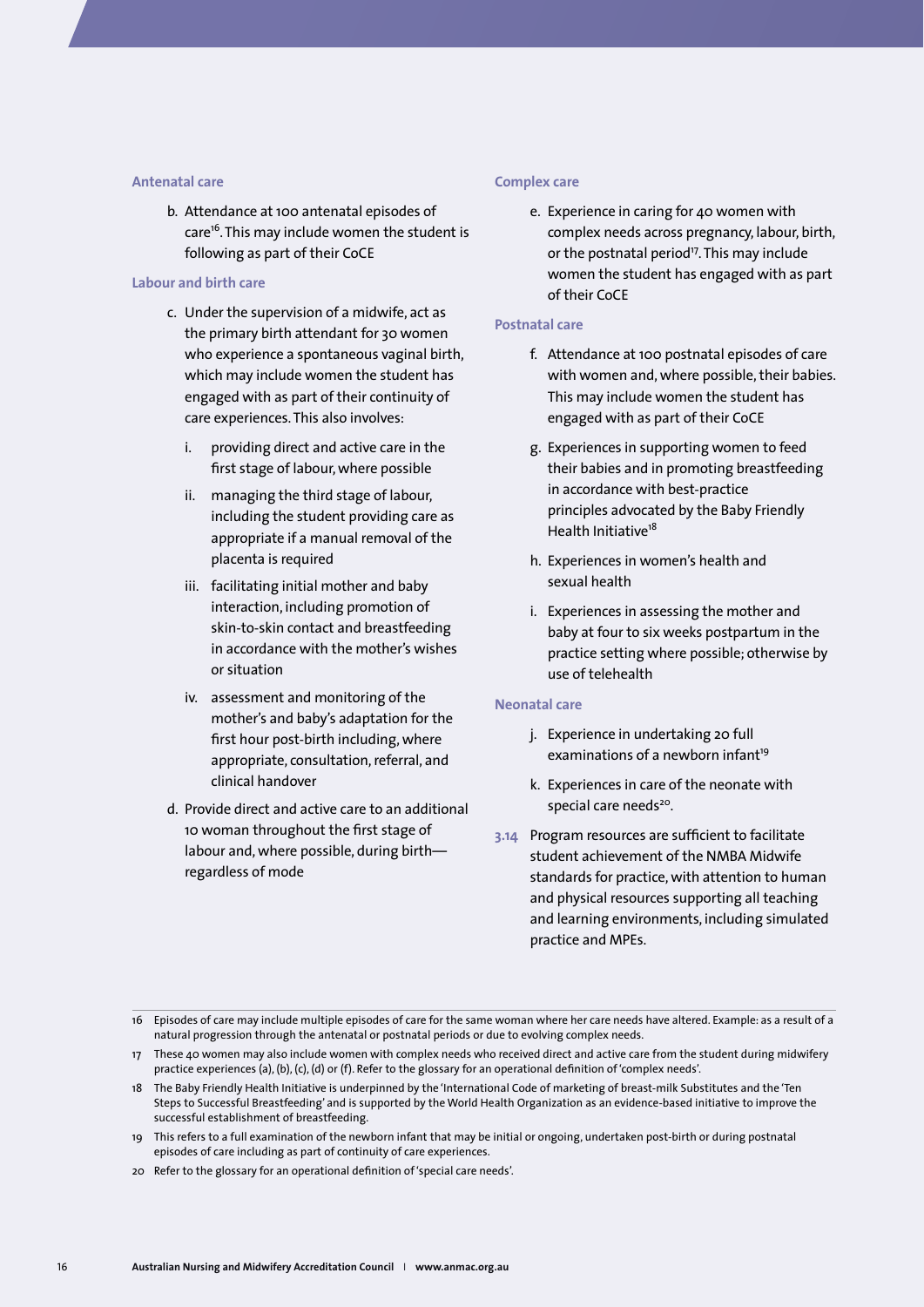- <span id="page-18-0"></span>**3.15** The program includes content and sequencing that incorporates simulated learning experience to prepare students for MPE.
- **3.16** Staff teaching into the program:
	- a. are qualified and experienced to deliver the subjects they teach
	- b. are midwives when the subject relates to midwifery practice
	- c. hold one qualification higher than the program of study being taught.

## **Standard 4: Student experience**

- **4.1** Program information provided to students is relevant, timely, transparent, and accessible.
- **4.2** Student academic learning needs are identified and supported by the education provider.
- **4.3** Students are informed of, and have access to, grievance and appeals processes.
- **4.4** Students are informed of, and have access to, pastoral and/or personal support services.
- **4.5** Students are represented on program advisory and decision-making committees.
- **4.6** Student experiences have equity and diversity principles observed and promoted.
- **4.7** Student experiences across all teaching and learning environments are monitored and evaluated regularly with outcomes informing program quality improvement.

## **Standard 5: Student assessment**

- **5.1** The program's learning outcomes and assessment strategies are aligned.
- **5.2** The program's subject learning outcomes, with associated subject assessments, are clearly mapped to the NMBA Midwife standards for practice.
- **5.3** The program has formative and summative assessment that are used across the program to enhance learning and inform student progression. The summative assessment appraises competence against the NMBA Midwife standards for practice before successful completion of the program.
- **5.4** The education provider is ultimately responsible for ensuring students are supervised and assessed by a midwife<sup>21</sup> or other health professional (where relevant<sup>22</sup>) while on MPE.
- **5.5** The integrity of the program's theoretical and clinical assessments is ensured through the use of contemporary, validated assessment tools, modes of assessment, sampling, and moderation processes.

<sup>21</sup> Has current Australian general registration as a midwife.

<sup>22</sup> Where assessment has been undertaken by another health professional e.g., O&G, the education provider has ultimate responsibility in sign-off of the student.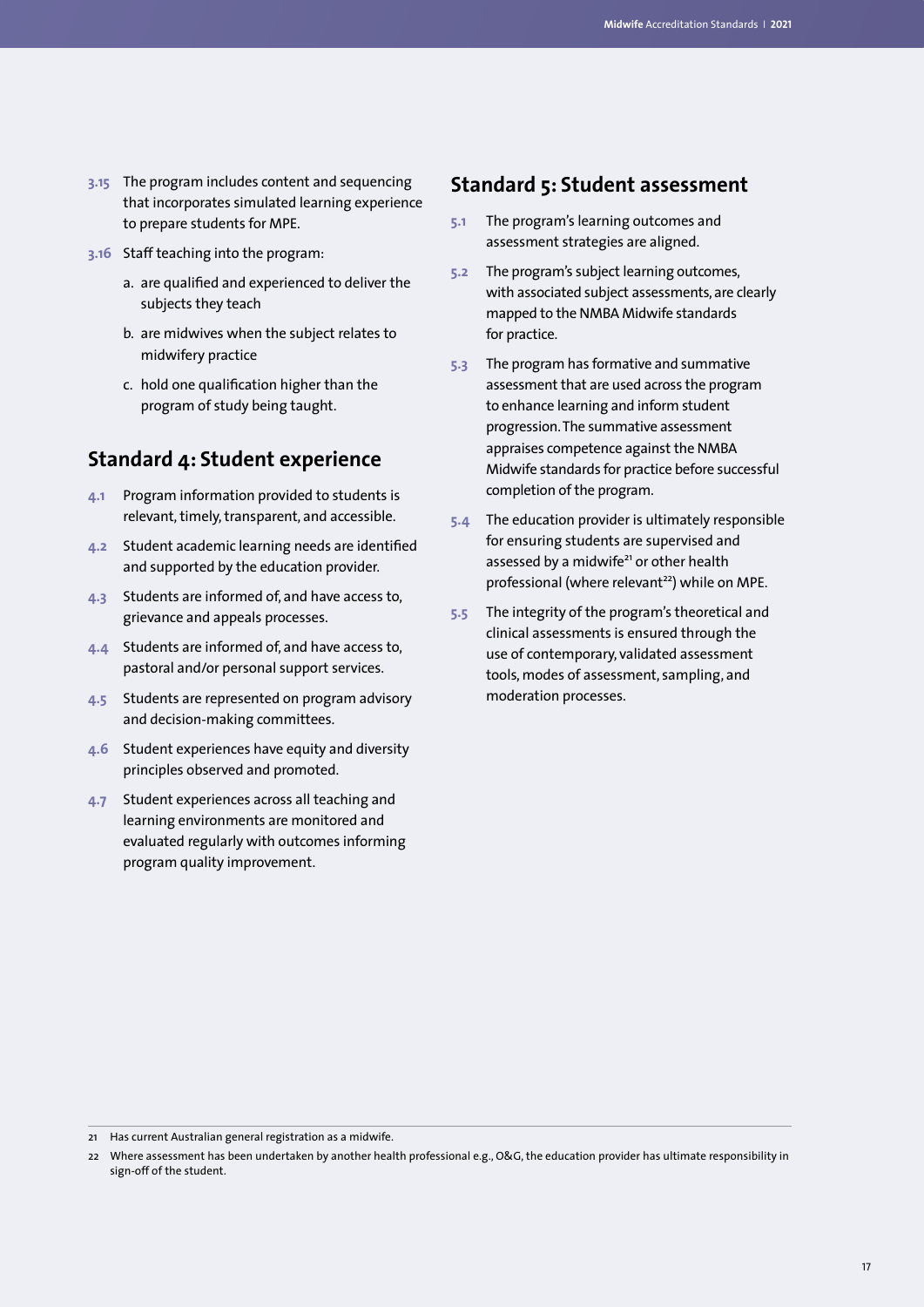## <span id="page-19-0"></span>**Reference list**

- 1. Australian Nursing and Midwifery Accreditation Council (ANMAC). Midwife Accreditation Standards. 2014.
- 2. *Health Practitioner Regulation National Law Act 2009*. 2019.
- 3. Australian Health Practitioner Regulation Agency. Procedures for the development of accreditation standards. 2014.
- 4. Council of Australian Governments (COAG). Best Practice Regulation: A guide for Ministerial Councils and National Standard Setting Bodies. 2007.
- 5. Australian Nursing and Midwifery Accreditation Council (ANMAC). Protocol for the review and development of accreditation standards. 2017.
- 6. Australian Nursing and Midwifery Accreditation Council (ANMAC). Registered Nurse Accreditation Standards. 2019.
- 7. International College of Midwives (ICM). International Definition of the Midwife. 2017.
- 8. Congress of Aboriginal and Torres Strait Islander Nurses and Midwives (CATSINaM). Nursing and Midwifery Aboriginal and Torres Strait Islander Health Curriculum Framework. 2017.